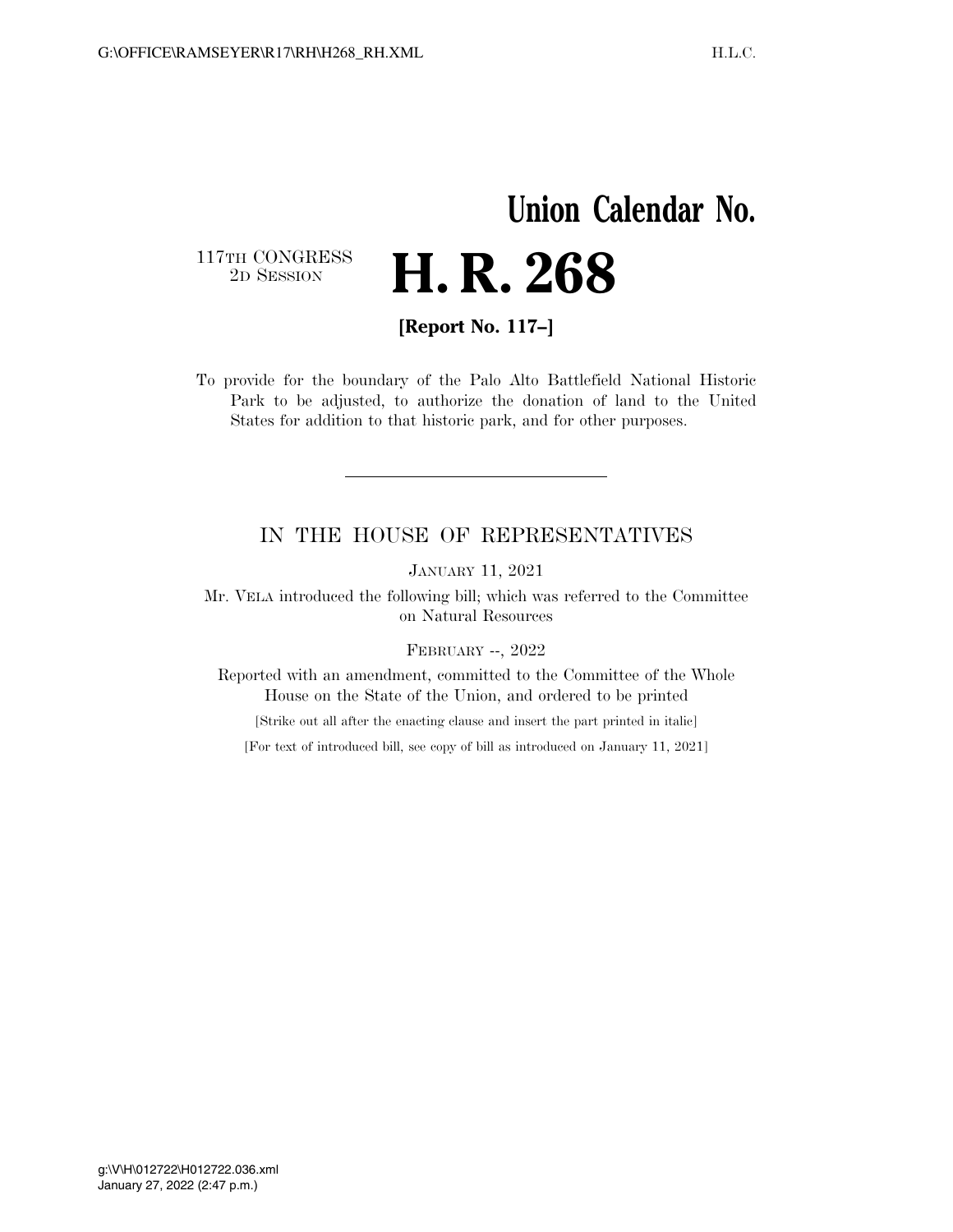## **A BILL**

To provide for the boundary of the Palo Alto Battlefield National Historic Park to be adjusted, to authorize the donation of land to the United States for addition to that historic park, and for other purposes.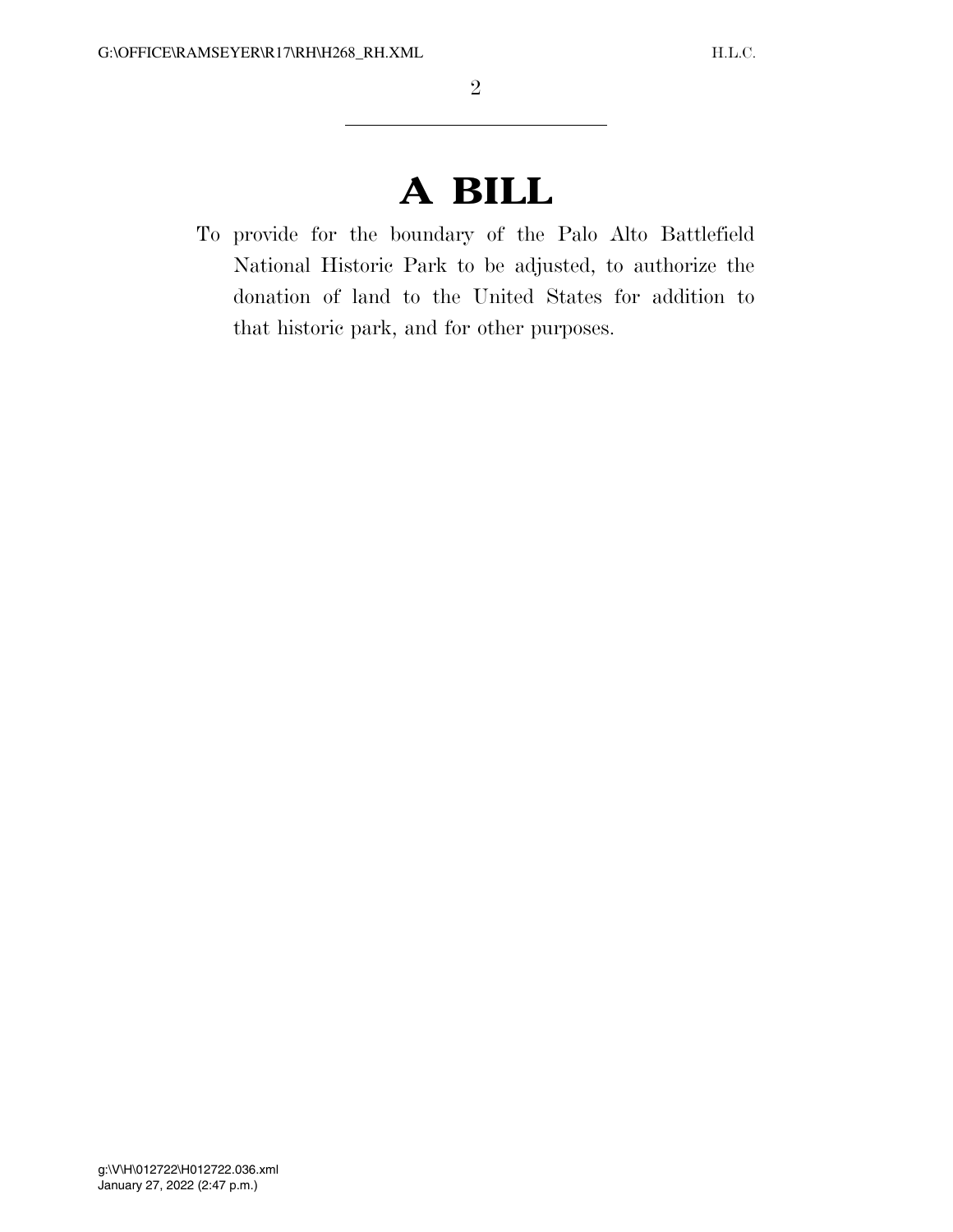| 1  | Be it enacted by the Senate and House of Representa-         |
|----|--------------------------------------------------------------|
| 2  | tives of the United States of America in Congress assembled, |
| 3  | SECTION 1. BOUNDARY; LEGAL DESCRIPTION.                      |
| 4  | (a) BOUNDARY.—Section $3(b)(2)$ of the Palo Alto Bat-        |
| 5  | tlefield National Historic Site Act of 1991 (16 U.S.C.       |
| 6  | $410nnn-1(b)(2)$ ) is amended—                               |
| 7  | $(1)$ by amending subparagraph $(A)$ to read as              |
| 8  | follows:                                                     |
| 9  | "(A) IN GENERAL.—                                            |
| 10 | $``(i)$ In addition to the land described                    |
| 11 | in paragraph (1), the historical park shall                  |
| 12 | $consist$ of —                                               |
| 13 | "(I) the approximately 34 acres of                           |
| 14 | land, as generally depicted on the map                       |
| 15 | entitled 'Palo Alto Battlefield NHS                          |
| 16 | Proposed Boundary Expansion', num-                           |
| 17 | bered $469/80,012$ , and dated May 21,                       |
| 18 | 2008; and                                                    |
| 19 | $\lq (II)$ on the date that such land is                     |
| 20 | donated to the United States, the ap-                        |
| 21 | proximately 166.44 acres of land gen-                        |
| 22 | erally depicted on the map entitled                          |
| 23 | 'PALO ALTO BATTLEFIELD NA-                                   |
| 24 | TIONAL HISTORICAL PARK Pro-                                  |
| 25 | posed Boundary Addition, Fort Brown                          |